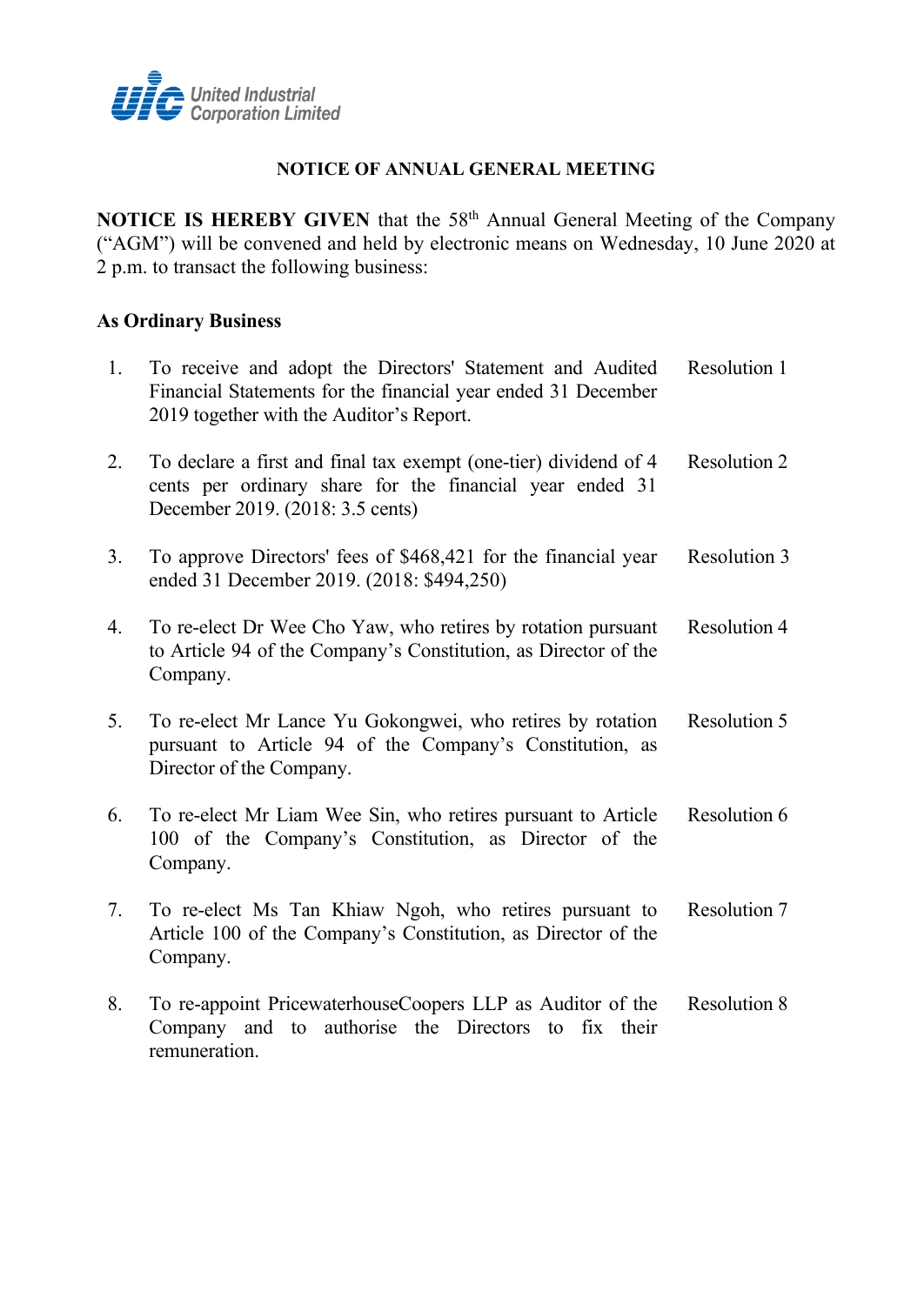# **As Special Business**

To consider and, if thought fit, to pass the following resolutions as Ordinary Resolutions:

- 9. That authority be and is hereby given to the Directors of the Resolution 9Company to issue:
	- (i) shares of the Company ("Shares");
	- (ii) convertible securities;
	- (iii) additional convertible securities issued pursuant to adjustments made in accordance with the listing manual of the Singapore Exchange Securities Trading Limited (the "SGX-ST") for the time being in force (the "Listing Manual") (notwithstanding the authority conferred by this Resolution may have ceased to be in force, provided that the adjustment does not give the holder a benefit that a shareholder does not receive); or
	- (iv) Shares arising from the conversion of the securities in (ii) and (iii) above (notwithstanding the authority conferred by this Resolution may have ceased to be in force),

(whether by way of rights, bonus, or otherwise or pursuant to any offer, agreement or option made or granted by the Directors during the continuance of this authority which would or might require Shares or convertible securities to be issued during the continuance of this authority or thereafter) at any time to such persons upon such terms and conditions and for such purposes as the Directors may, in their absolute discretion, deem fit,

provided that:

(a) the aggregate number of Shares and convertible securities to be issued pursuant to this Resolution (including Shares to be issued in pursuance of convertible securities made or granted pursuant to this Resolution) does not exceed 50% of the total number of issued Shares (excluding treasury shares) (as calculated in accordance with subparagraph (b) below), provided that the aggregate number of Shares and convertible securities to be issued other than on a pro rata basis to shareholders of the Company (including Shares to be issued in pursuance of convertible securities made or granted pursuant to this Resolution) does not exceed 20% of the total number of issued Shares (excluding treasury shares)(as calculated in accordance with sub-paragraph (b) below);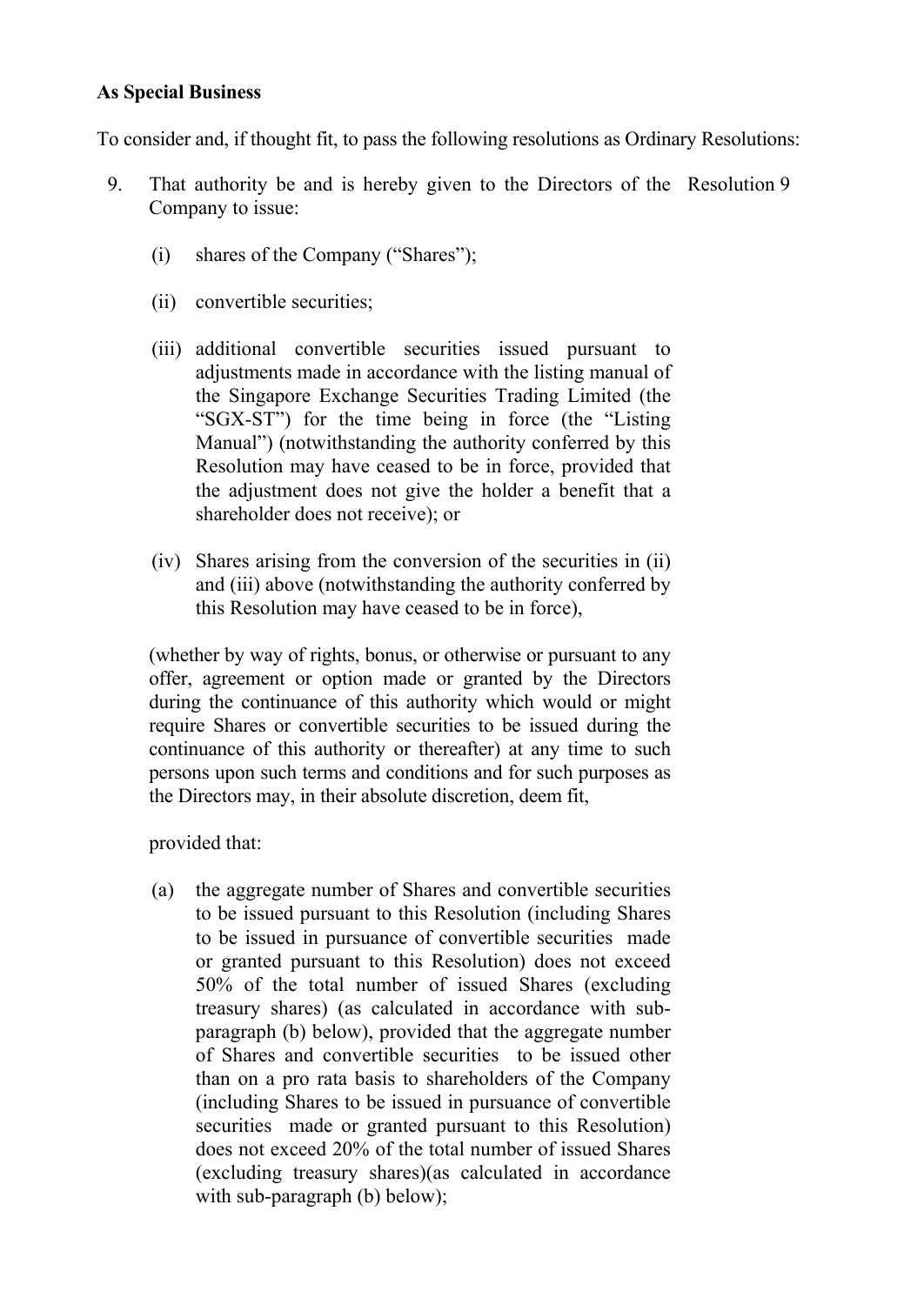- (b) (subject to such other manner of calculation as may be prescribed by the SGX-ST) for the purpose of determining the aggregate number of Shares that may be issued under sub-paragraph (a) above, the percentage of issued Shares shall be based on the total number of issued Shares (excluding treasury shares) at the time of the passing of this Resolution, after adjusting for:
	- (1) any new Shares arising from the conversion or exercise of convertible securities;
	- (2) any new Shares arising from exercising share options or vesting of share awards, provided the options or awards were granted in compliance with the Listing Manual; and
	- (3) any subsequent bonus issue, consolidation or subdivision of Shares;

such that adjustments in accordance with sub-paragraphs (1) and (2) above are only to be made in respect of new shares arising from convertible securities, share options or share awards which were issued and outstanding or subsisting at the time of the passing of this Resolution.

- (c) in exercising the authority conferred by this Resolution, the Company complies with the Listing Manual (unless such compliance has been waived by the SGX-ST) and the Constitution of the time being of the Company; and
- (d) such authority shall, unless revoked or varied by the Company at a general meeting, continue to be in force until the conclusion of the next Annual General Meeting of the Company or the date by which the next Annual General Meeting of the Company is required by law to be held, whichever is the earlier.

### 10. That the Directors be and are hereby authorised to:

Resolution 10

- (i) offer and grant options to any full-time confirmed employee (including any Executive Director) of the Company and its subsidiaries who is eligible to participate in the United Industrial Corporation Limited Share Option Scheme (the "Scheme"); and
- (ii) pursuant to Section 161 of the Companies Act, Cap. 50, allot and issue from time to time such number of Shares as may be required to be issued pursuant to the exercise of options under the Scheme,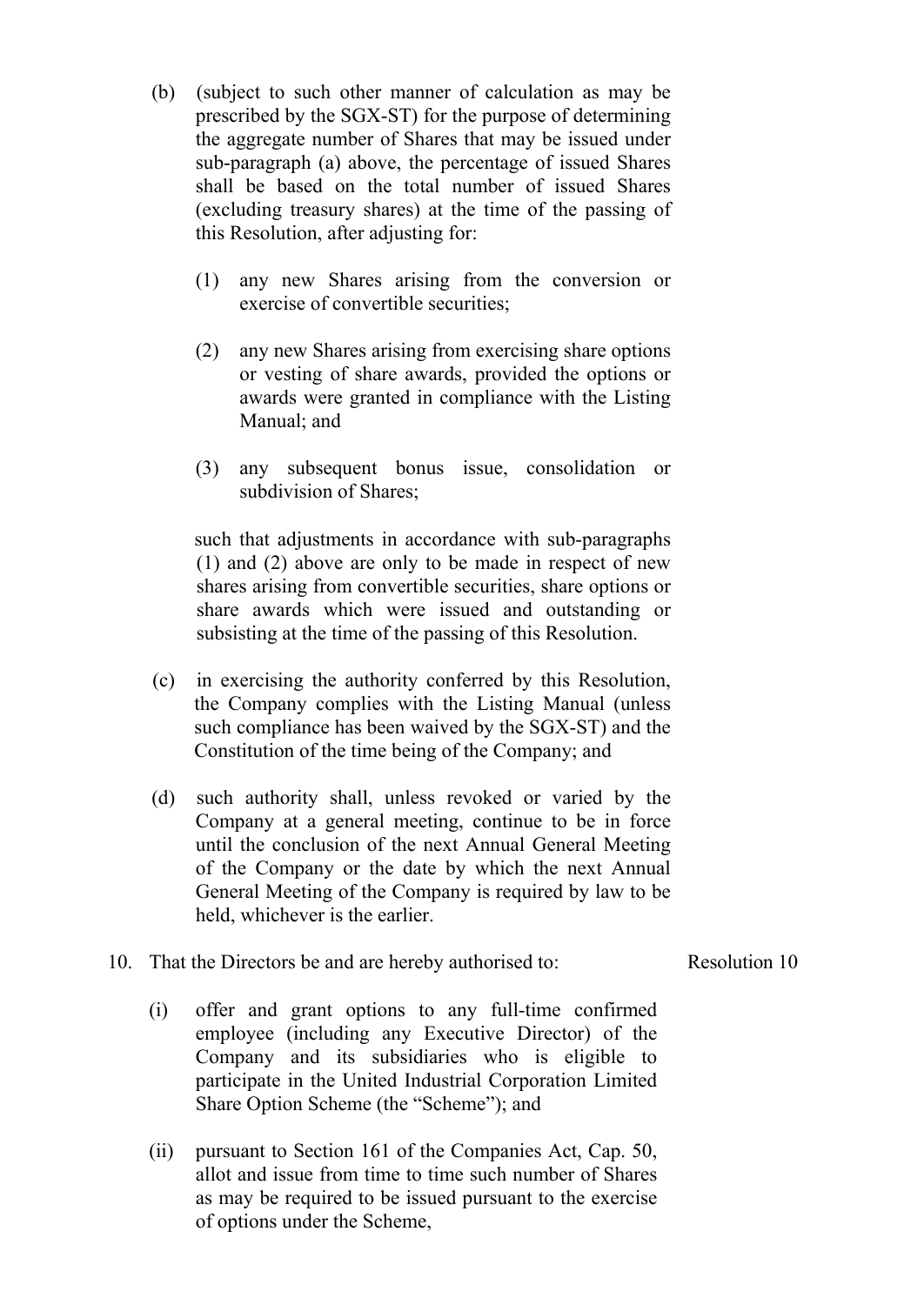provided that the aggregate number of Shares to be issued pursuant to the Scheme shall not exceed 5% of the total number of issued Shares (excluding treasury shares) from time to time.

By Order of the Board

# **Teo Hwee Ping**

Company Secretary Singapore, 26 May 2020

### **Notes to Resolutions**

- 1. In relation to Resolution 4, Dr Wee Cho Yaw will, upon re-election, continue as the Chairman of the Board of Directors, and as a Member of the Remuneration Committee and Nominating Committee. Dr Wee Cho Yaw is considered a Non-Executive and Non-Independent Director. He is the Chairman of UOL Group Limited, a substantial shareholder of the Company, and the father of Mr Wee Ee Lim, a Non-Executive and Non-Independent Director.
- 2. In relation to Resolution 5, Mr Lance Yu Gokongwei will, upon re-election, continue as a Member of the Board of Directors. He is considered a Non-Executive and Non-Independent Director. He is the nephew of Mr James L. Go, a Non-Executive and Non-Independent Director, who is not seeking re-election at this AGM.
- 3. Mr James L. Go, a Non-Executive and Non-Independent Director, will retire by rotation at the AGM pursuant to Article 94 of the Company's Constitution and, although eligible, is not offering himself for re-election. His retirement from the Board will take effect upon the conclusion of the AGM. Upon retirement, Mr James L. Go will cease to be a Member of the Audit Committee, Remuneration Committee and Nominating Committee.
- 4. Mr Alvin Yeo Khirn Hai, an Independent Director, will also retire by rotation at the AGM pursuant to Article 94 of the Company's Constitution and, although eligible, is not offering himself for reelection. His retirement from the Board will take effect upon the conclusion of the AGM. Upon retirement, Mr Alvin Yeo Khirn Hai will cease to be the Chairman of the Remuneration Committee and a Member of the Audit Committee.
- 5. Resolution 6 is to appoint Mr Liam Wee Sin as an additional Director pursuant to Article 100 of the Company's Constitution. Mr Liam Wee Sin will, upon re-election, continue as a member of the Board of Directors. He is considered a Non-Executive and Non-Independent Director. He is the Group Chief Executive of UOL Group Limited, a substantial shareholder of the Company.
- 6. Resolution 7 is to appoint Ms Tan Khiaw Ngoh as an additional Independent Director pursuant to Article 100 of the Company's Constitution. Ms Tan Khiaw Ngoh will, upon re-election, continue as a Member of the Audit Committee. She is considered a Non-Executive and Independent Director. There are no relationships (including immediate family relationships) between Ms Tan Khiaw Ngoh and the other Directors, the Company, its related corporations, its substantial shareholders or its officers.

Please refer to the sections entitled "Board of Directors" and "Additional Information on Directors Seeking Re-election" in the Annual Report 2019 for information on the above Directors seeking reelection.

7. Resolution 9 is to authorise the Directors, from the date of this AGM until the date of the next Annual General Meeting is held or required by law to be held, whichever is earlier (unless such authority is revoked or varied at a general meeting), to issue Shares and to make or grant convertible securities, and to issue Shares in pursuance of such convertible securities, without seeking any further approval from shareholders at a general meeting, up to a number not exceeding 50% of the total number of issued Shares (excluding treasury shares) (calculated as described),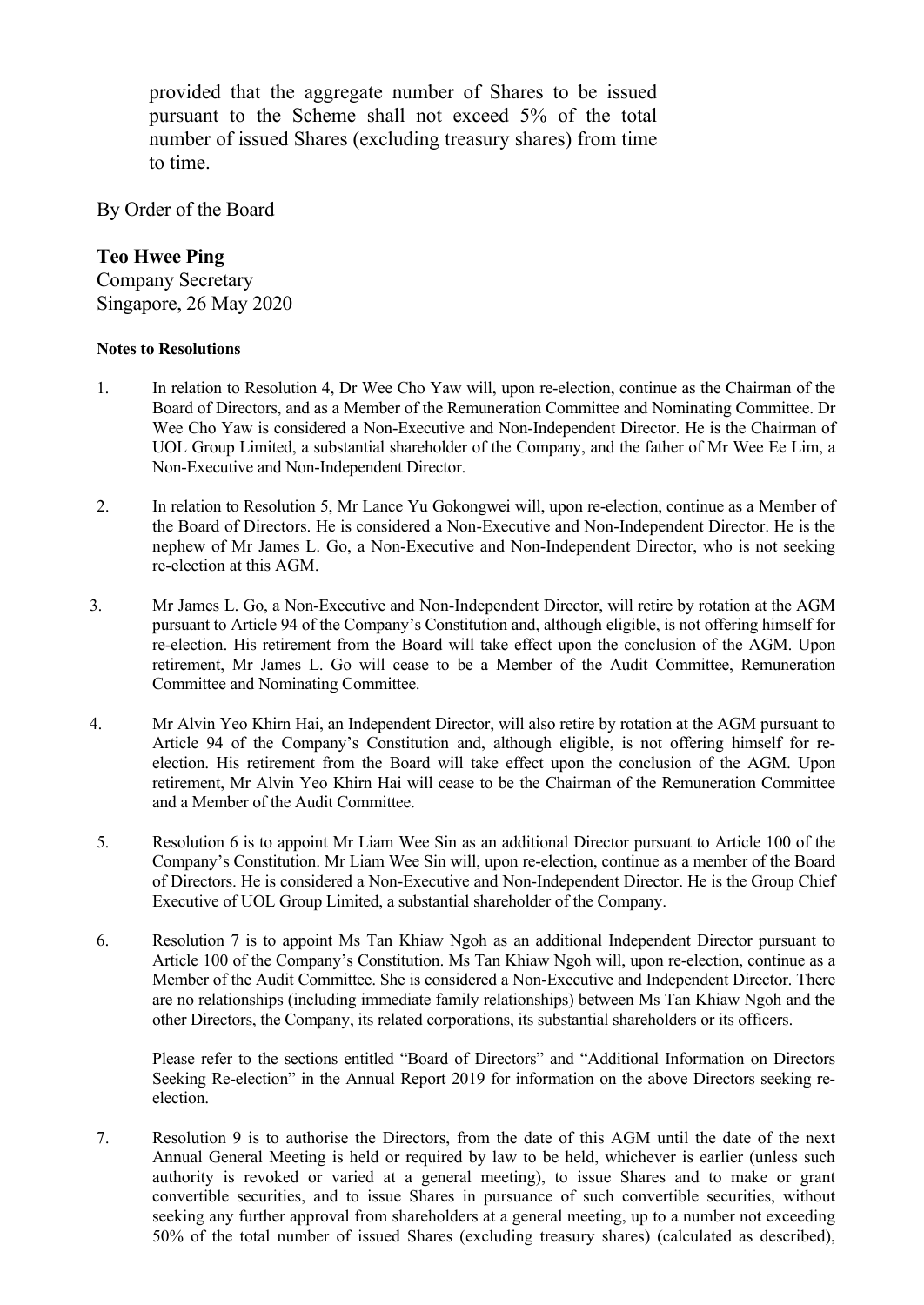provided that the total number of issued Shares and convertible securities which may be issued other than on a pro rata basis to shareholders does not exceed 20% of the total number of issued Shares (excluding treasury shares)(calculated as described). For the purpose of determining the aggregate number of Shares that may be issued, the total number of issued Shares (excluding treasury shares) will be calculated as described.

8. Resolution 10 is to authorise the Directors, from the date of this AGM until the next Annual General Meeting, to offer and grant options under the Scheme, and to allot and issue Shares pursuant to the exercise of such options provided that the aggregate number of Shares to be issued pursuant to this Resolution 10 does not exceed 5% of the total number of issued Shares on the date immediately preceding the relevant date(s) on which the offer(s) to grant such options is/are made.

#### **Important Notes**

In view of the current Covid-19 situation and the related safe distancing measures in Singapore, the Company will be conducting the AGM by electronic means pursuant to the COVID-19 (Temporary Measures)(Alternative Arrangements for Meetings for Companies, Variable Capital Companies, Business Trusts, Unit Trusts and Debenture Holders) Order 2020 and the Joint Statement of the Accounting and Corporate Regulatory Authority, Monetary Authority of Singapore and Singapore Exchange Regulation issued on 13 April 2020 (and updated on 27 April 2020) titled Additional Guidance on the Conduct of General Meetings during Elevated Safe Distancing Period. Members should take note of the following AGM arrangements:

- (1) **Attendance in Person**: In view of the current Covid-19 situation, Members will not be able to attend the AGM in person. Members may participate at the AGM by (i) observing and/or listening to the AGM proceedings via live audio-visual webcast or live audio-only stream; (ii) submitting questions in advance of the AGM; and/or (iii) appointing the Chairman of the AGM as proxy to attend and vote on their behalf at the AGM.
- (2) **Pre-registration**: To participate at the AGM, Members are required to register at <https://www.meetings.vision/uic-agm-registration> by 2 p.m. on 7 June 2020 (being 72 hours before the time appointed for holding the AGM) to enable the Company to verify their membership. Once verified, authenticated members will receive an email by 9 June 2020 containing directions and a link to participate at the AGM. Members who do not receive an email by 9 June 2020 but have registered by 2 p.m. on 7 June 2020 should contact our share registrar, KCK CorpServe Pte Ltd at 64964993.
- (3) **Submission of proxy form:** Members will only be able to vote at the AGM by appointing the Chairman as proxy to vote on their behalf. The proxy form for the AGM is accessible on the Company's website at <http://www.uic.com.sg/investor-relations/agm-egm/> and on the SGX website at [www.sgx.com/securities/company](http://www.sgx.com/securities/company-announcements)[announcements.](http://www.sgx.com/securities/company-announcements) A Member (whether individual or corporate) must give specific instructions as to voting, or abstentions from voting, in respect of a resolution in the form of proxy, failing which the appointment of the Chairman of the AGM as proxy for that resolution will be treated as invalid. Duly completed proxy forms must be deposited (i) by email to  $proxform(\partial x)$  trustedservices.com.sg or (ii) by post to 456 Alexandra Road #14-02, Fragrance Empire Building, Singapore 119962, by 2 p.m. on 7 June 2020 (being 72 hours before the time appointed for holding the AGM). In view of the current COVID-19 situation, Members are strongly encouraged to submit completed proxy forms electronically via email to [proxyform@trustedservices.com.sg](mailto:proxyform@trustedservices.com.sg) to ensure that they are received by the Company by the stipulated deadline.

Members who had submitted valid proxy forms for the AGM on or before 1.15 p.m. on 21 April 2020 do not have to submit proxy forms again provided that (i) they had indicated in their proxy forms specific instructions as to voting, or abstentions from voting, on each resolution; and (ii) they do not withdraw the proxy forms by notifying the Company by email to [agm2020@uic.com.sg](mailto:agm2020@uic.com.sg) by 2 p.m. on 7 June 2020. In these circumstances, the Company shall be entitled to, and shall, treat any such valid proxy form as a valid instrument appointing the Chairman of the AGM as the Member's proxy to attend and vote at the AGM in accordance with their specified instructions.

- (4) Submission by a Member of a valid proxy form appointing the Chairman of the AGM as proxy by 2 p.m. on 7 June 2020 will supersede any previous proxy form appointing a proxy(ies) submitted by that Member. **Voting by Relevant Intermediary Shareholders**: CPF or SRS investors who wish to vote should approach their respective CPF Agent Banks or SRS Operators at least seven working days before the AGM in order to allow sufficient time for their respective intermediaries to submit a proxy form by 2 p.m. on 7 June 2020 (being 72 hours before the time appointed for holding the AGM) to the Company to appoint the Chairman of the AGM to vote on their behalf.
- (5) **Submission of Questions:** Authenticated members may submit questions by email to [agm2020@uic.com.sg](mailto:agm2020@uic.com.sg) or by post to 24 Raffles Place #22-01/06 Clifford Centre Singapore 048621 (Attention: The Company Secretary) by 12 p.m. on 4 June 2020. In view of the current COVID-19 situation, Members are strongly encouraged to submit questions by email to ensure that they are received by the Company by the stipulated deadline.
- (6) The Company will endeavour to address substantial and relevant questions (as may be determined by the Company in its sole discretion) before the AGM and answers shall be made available on the Company's corporate website at <http://www.uic.com.sg/investor-relations/agm-egm/> and on the SGX website at [www.sgx.com/securities/company](http://www.sgx.com/securities/company-announcements)[announcements](http://www.sgx.com/securities/company-announcements) prior to the AGM.